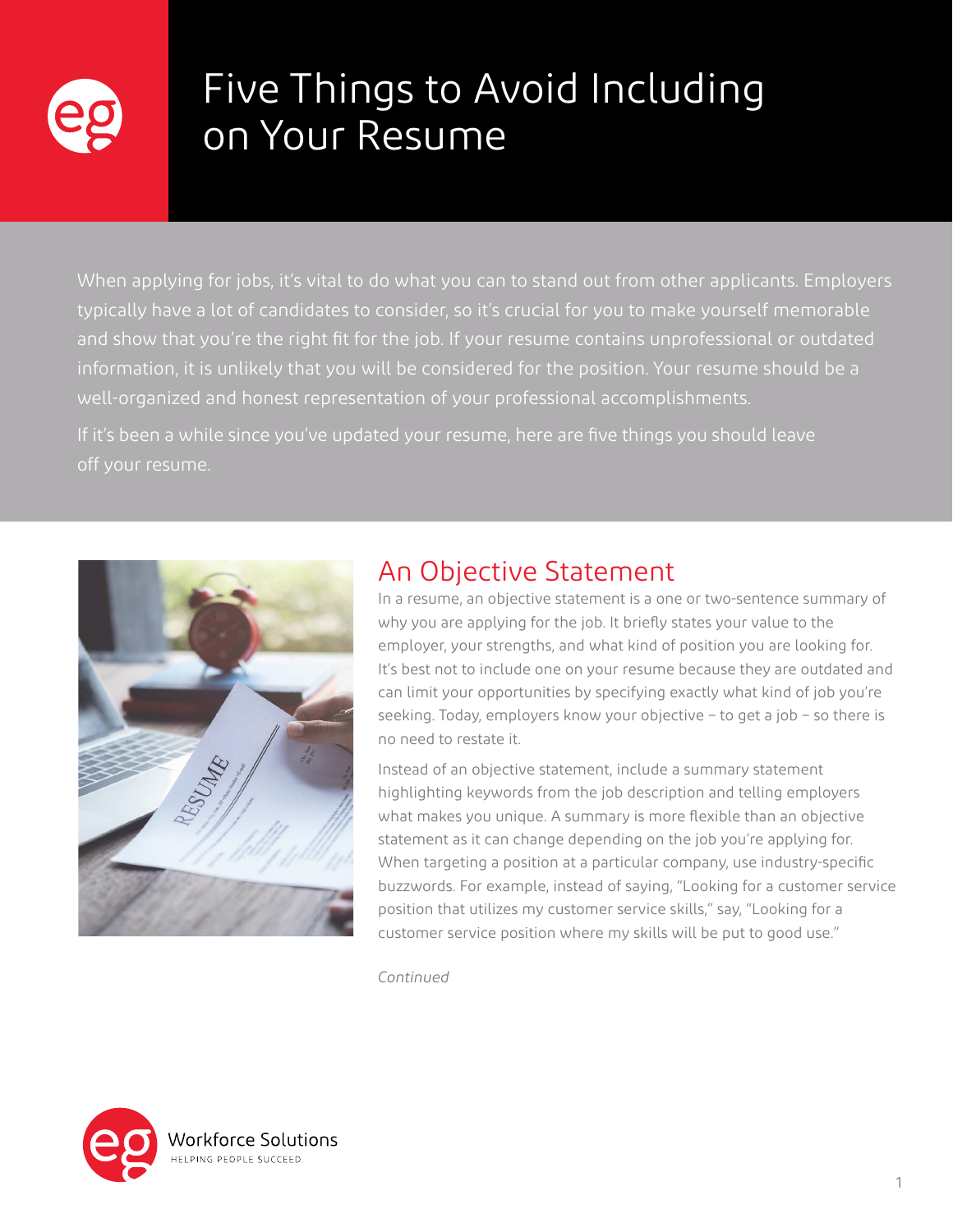



## Unrelated Awards and Interests

Employers want to see what you can do for them. Focus on your experience, skills, and achievements rather than irrelevant details about yourself – there will be time for small talk during the interview. Maybe you've been part of a club that does community service or are an avid runner. Those are great things to do, but it doesn't mean the employer will care about that when deciding whether to hire you. If all your hobbies and interests don't relate to the job, it's not worth mentioning.

However, if you have an award or certification related to the job you're applying for, it's good to include it in your resume. For example, if you got an excellent customer service award at your previous job, it should be noted. If you have no awards or related interests in your resume, then leave them out entirely because they take up valuable space that could be used for more critical information like your job experience and qualifications.



## Too Much Formatting

Your resume should be easy to read. You don't want to lose a potential employer because they couldn't figure out how to assess the relevant information. Avoid using too many different fonts or different colors or sizes of text. You should also avoid using graphics on your resume. Many companies use applicant tracking systems (ATS) to read resumes. These systems are programmed to scan traditional resumes, making it difficult for them to read columns, fancy fonts, and graphs.

To fit all of your achievements into one document, you might choose to format your resume using columns, tables, or graphs. However, hiring managers may find highly formatted resumes challenging to read when they open them on their phones. Resumes that use tables and columns often are cut off when viewed on a small screen. Keep it simple, use a font that's easy for people and machines to read, and use formatting sparingly. For example, only using bolding, italics, or underlines but not all three in the same sentence—you'll improve the likelihood of hiring managers contacting you.

*Continued*